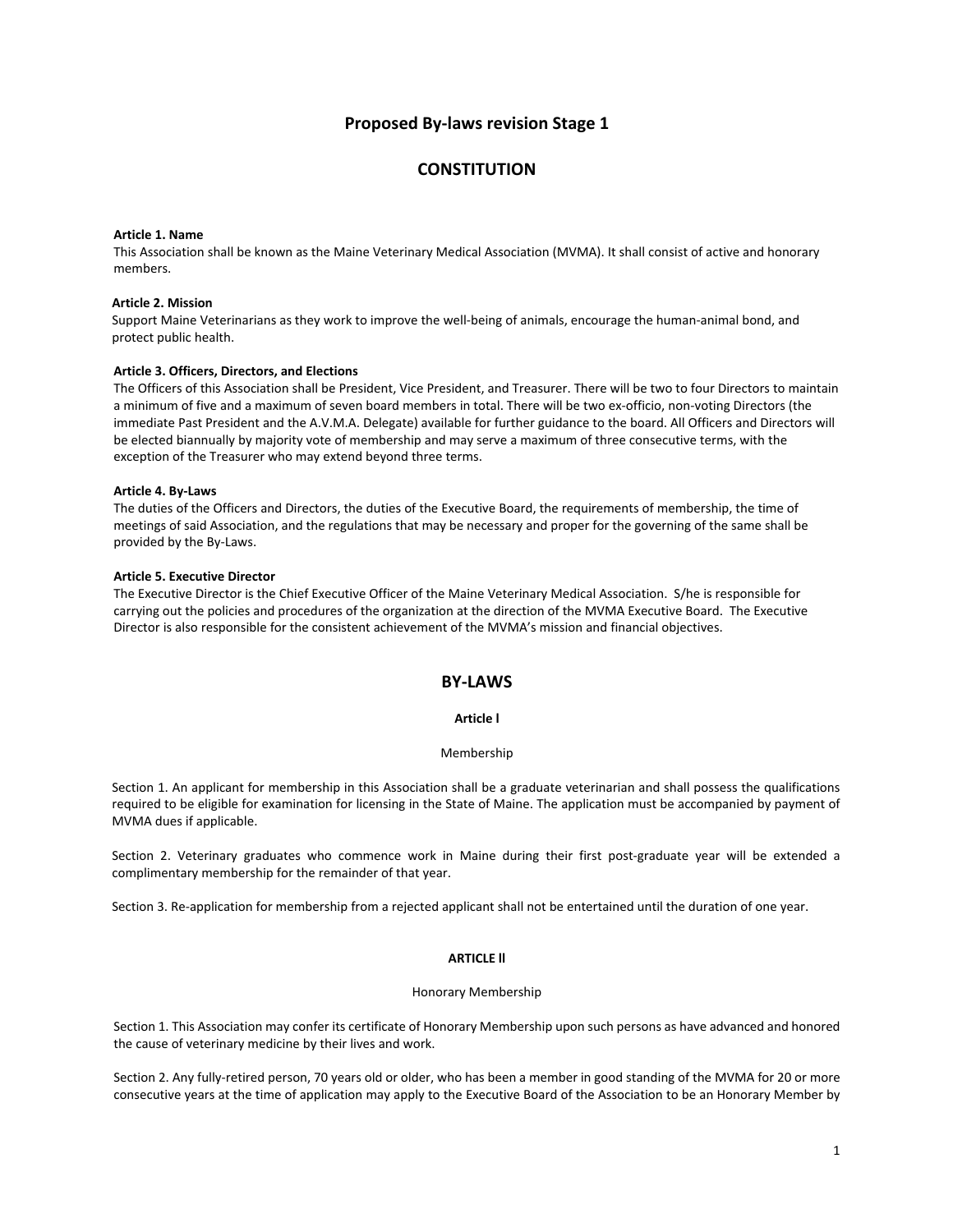writing the Executive Director. The Board shall then review the request and make recommendation for a majority vote of approval by the general membership present at the next business meeting. Honorary Membership may also be accorded an individual upon unanimous recommendation of the MVMA Executive Board and a majority vote of the membership at a business meeting of the Association.

Section 3. Honorary members shall be excused from payment of dues, assessments, or lecture meeting fees and shall continue to receive all rights and privileges of membership including all association publications.

Section 4. Honorary membership shall be considered a life membership.

## **ARTICLE lll**

#### Business Meetings

Section 1. Business meetings of this Association shall be held a minimum of two times a year. The time and place for holding meetings will be determined by the Executive Board of the Association or a committee so designated.

Section 2. A special meeting shall be called by the President (or in his/her absence by the Vice President) upon receipt of a written request by 5% of the dues paying MVMA members of that year. The request shallspecify the particular object of such a meeting. The membership shall be notified at least twenty-one days prior to the date of the called meeting.

Section 3. At special meetings no other business may be transacted other than that specified in the request and in the published call.

Section 4. Ten per cent of the dues paying membership of the MVMA for the previous calendar year shall constitute a quorum for the transaction of business in a regular or special meeting of the Association.

Section 5. All meetings of the Association shall be conducted under Robert's Rules of Order.

## **ARTICLE IV**

## Executive Board Meetings

Section 1. The Executive Board shall meet quarterly and at such times as directed by the President of the Association, with the purpose of discussing programs and problems of the Association, and screening the business which is to be brought to the attention of the membership for action.

Section 2. All Officers and Directors of the Executive Board are allowed one vote each at the meetings. A majority of votes cast by the Executive Board is required for passing any motion referred to the Executive Board. The President shall have no vote except on questions where the votes are equally divided and in the election of Officers.

Section 3. A majority of the Executive Board shall constitute a quorum.

Section 4. The President shall preside at all meetings of this Association promoting order and decorum as befits a professional organization. In the absence of the President, the Vice President shall preside. In the absence of both the President and Vice President, a chairman pro tem shall be chosen by the Executive Director.

Section 5. Any Director or Officer missing three consecutive Board Meetings without due notice shall be asked to resign from the Executive Board.

## **ARTICLE V**

### Electronic Meetings and Communications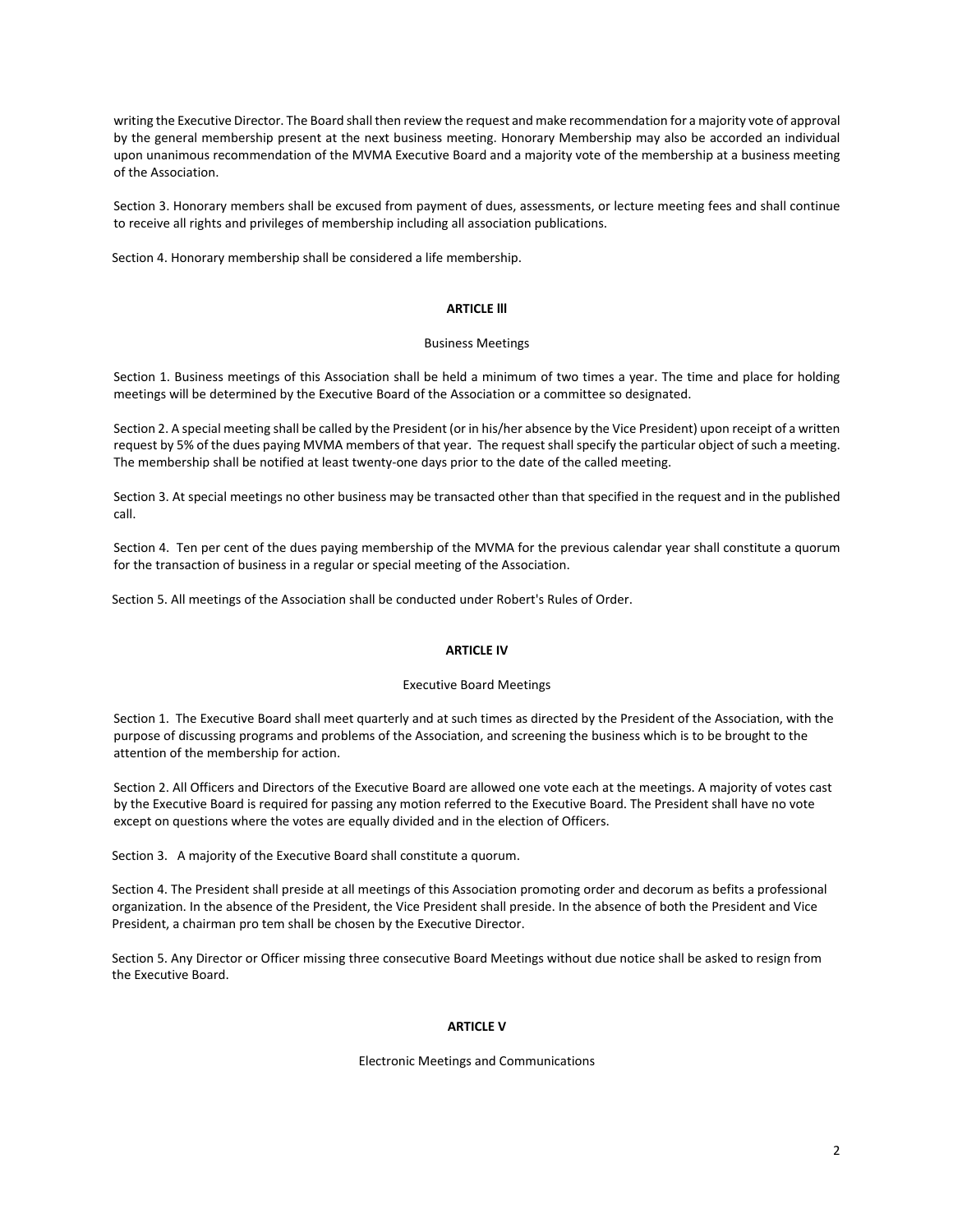Section 1**.** The Board of Directors and all committees and subcommittees shall be authorized to meet by telephone conference or through other electronic communications media so long as all the members can simultaneously hear each other and participate during the meeting. At least one meeting per year must be held in‐person.

Section 2. Unless members indicate otherwise to the Executive Director or his/her designee, all communication required in these bylaws, including meeting notices and election ballots, may be sent electronically.

Section 3. As deemed necessary by the President, action by the Board may be taken by electronic messaging.

## **ARTICLE VI**

## Officers, Directors, and Executive Board

Section 1. The Officers and Directors of this Association shall be elected by ballot at the first business meeting (the "Annual Business Meeting") biannually. A majority of all votes cast shall be necessary for election to office. The Officers and Directors shall be elected for a two-year term and can serve no more than three consecutive terms, with the exception of the Treasurer who may serve more than three consecutive terms.

Section 2. Any vacancy or unexpired term occurring on the Executive Board shall be filled by appointment by the Governance Committee. The Governance Committee may choose to leave a vacancy unfilled.

Section 3. The Executive Board will have the authority to engage an Executive Director to help in the management of the Maine Veterinary Medical Association.

Section 4**.** The AVMA delegate shall be an ex‐officio, non‐voting member of the Board of Directors. The AVMA delegate shall submit a quarterly report to the Board of Directors.

Section 5. The Past-President shall be an ex-officio, non-voting member of the Board of Directors for two years following the end of his/her presidency.

Section 6. All Officers and Directors shall promptly deliver and transfer to their successor all moneys, books, manuscripts, vouchers, and all other property and papers belonging to the Association.

Section 7. Up to two members of the Board of Directors may be non-veterinarians. Non-veterinarian Directors may not serve as the President or Vice President and will be non‐voting Board members.

## **ARTICLE VII**

#### Executive Director

Section 1. The Executive Director (ED) shall generate communications to membership, including a periodic newsletter, CE notices, dues, directory information updates, legislative alerts, communications from the State Veterinarian, the Maine CDC, the AVMA and other appropriate allied organizations. The ED will also respond to inquiries from membership, students, researchers and other allied veterinary related organizations in the state of Maine.

Section 2. It shall be the duty of the ED to review each candidates' application for membership, validate their licensure, determine membership status, and transmit to the new member a copy of the Constitution and By‐Laws. The ED shall notify the Executive Board of new members accepted at the next meeting of the Executive Board.

Section 3. The ED will attend and assist with at least two MVMA CE days per year combined with a business meeting.

Section 4. The ED will work closely with the President, Treasurer, and other Directors to prepare the agenda and any necessary reports for Executive Board meetings. The Executive Director will distribute the agenda and reports to Executive Board members prior to Board meetings. S/he will also be responsible for compiling and distributing notes from Executive Board meetings.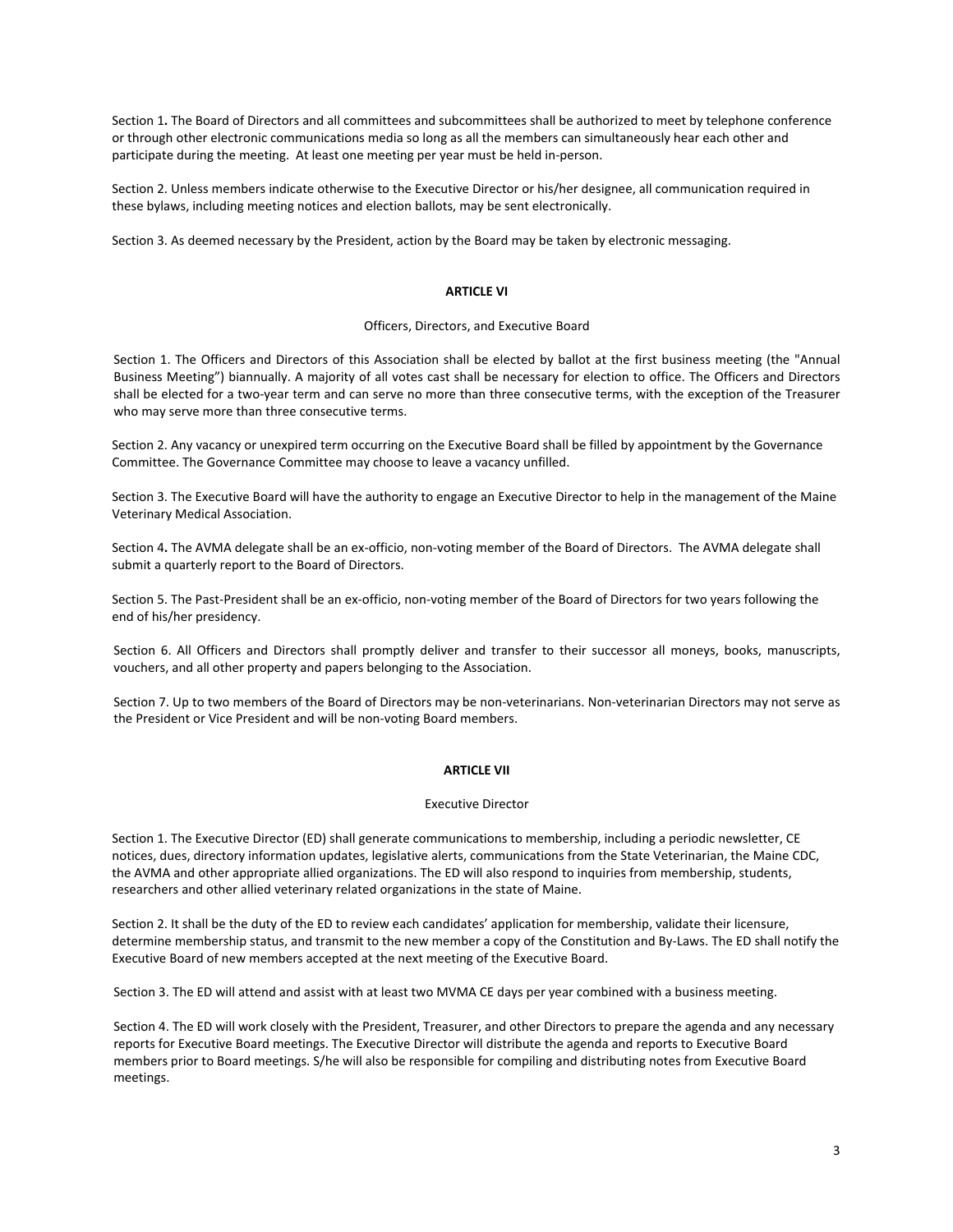Section 5. The ED will work closely with the Executive Board to develop and maintain sound financial practices for the MVMA. S/he will work with the Treasurer and the Board to prepare a yearly budget, operate within the budget guidelines, and will ensure that adequate funds are available for the MVMA to carry out its work. The ED, along with the Executive Board, will assist with long term financial planning to maintain the economic health of the MVMA. The ED will operate within the annual budget.

Section 6. The ED is responsible for collecting annual membership dues for the MVMA, as well as maintaining membership records.

Section 7. The ED will participate as, supervise, or monitor the MVMA lobbyist to assure compliance with the objectives of the organization. S/he will support, maintain, and communicate with the MVMA lobbying network, the Executive Board and MVMA members. S/he will represent the MVMA, with integrity and professionalism, before the Maine legislature and Maine executive divisions/departments, especially Regulation and Licensing Division and the Department of Agriculture.

Section 8. The ED shall perform such other duties as may be assigned by the Executive Board.

Section 9. The ED shall promptly deliver and transfer to their successor all moneys, books, manuscripts, vouchers, communications, and all other property and papers belonging to the Association.

## **ARTICLE VIII**

#### President

Section 1. The President shall preside at all meetings of this Association promoting order and decorum as befits a professional organization.

Section 2. He or she shall appoint all committees or task forces as necessary unless ordered by special resolution (except the Governance Committee).

Section 3. He or she shall have no vote except on questions where the votes are equally divided and in the election of officers.

Section 4. The President shall keep on file all official documents relating to the Association that may come into his/her care and turn them over to the incoming President or Executive Director at the conclusion of his/her term.

Section 5. The President shall have previously served on the Board of Directors for a minimum of one year prior to becoming President.

## **ARTICLE IX**

#### Vice President

Section 1. The Vice President shall assist the President and preside at all meetings and assume all functions of the President in the latter's absence.

Section 2. If there is a vacancy in the office of President, the Vice President shall immediately assume the office of President. The Vice President shall be entitled to serve a full term as President after assuming the office of President due to a vacancy.

Section 3. The Vice President shall serve as the Chair of the Governance Committee.

## **ARTICLE X**

#### Treasurer

Section 1. The Treasurer shall pay all bills which come into his or her hands or delegate said duty to the Executive Director.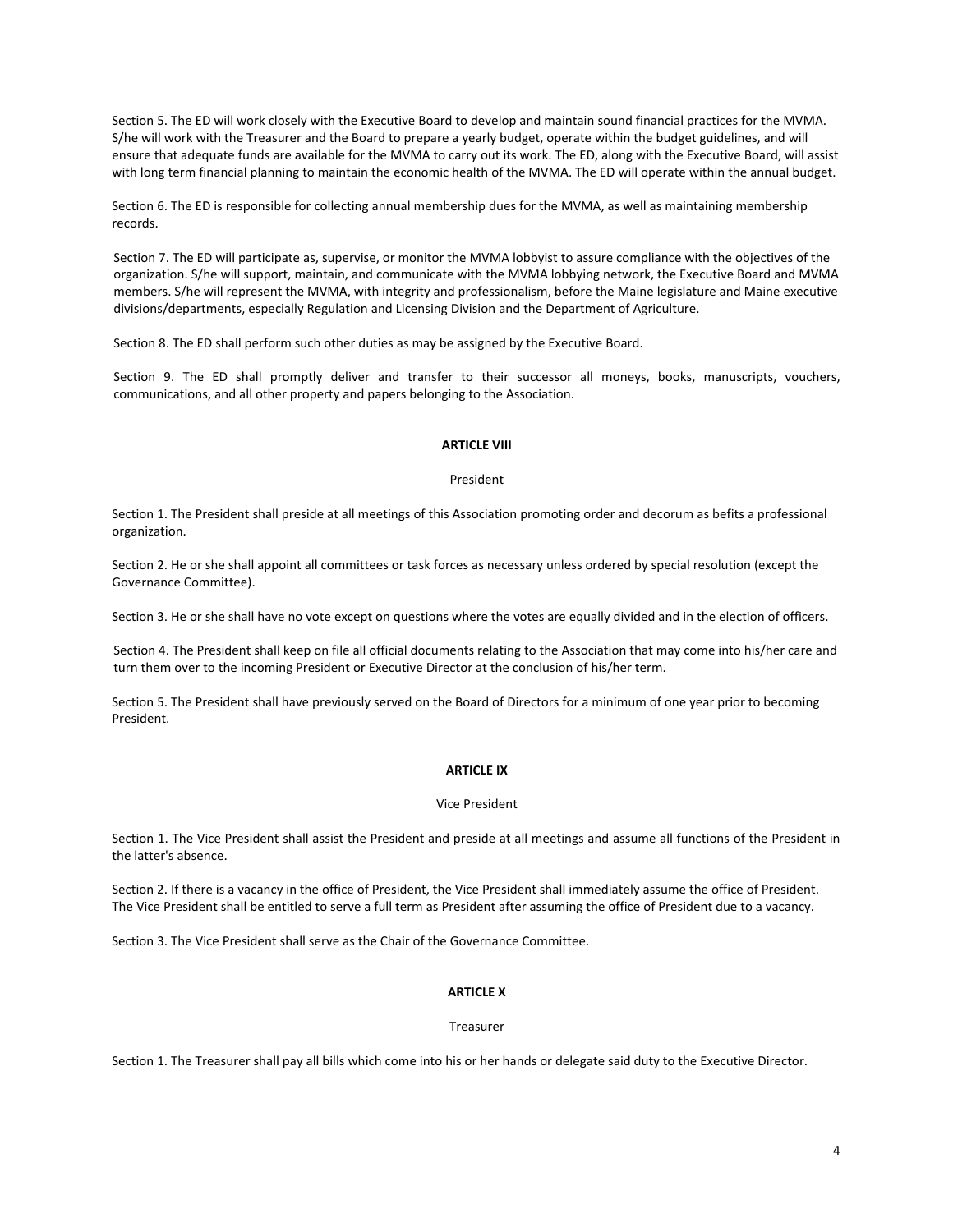Section 2. He or she shall work closely with the Executive Director to develop and maintain sound financial practices for the Association.

Section 3. He orshe shall prepare quarterly reports, with assistance from the Executive Director, and present the Executive Board a balance sheet statement and summary of income and expenses at each Executive Board meeting.

Section 4. He or she shall make a summary report at the Annual Business Meeting concerning the various matters pertaining to his office. This report shall include an annual financial statement duly reviewed and signed by the members of the Executive Board.

Section 5. The Treasurer shall keep on file all official documents relating to the Association that may come into his/her care and turn them over to the incoming Treasurer or Executive Director at the conclusion of his/her term.

Section 6. The term of the Treasurer may be extended beyond three terms if both the Board and the Treasurer agree to such.

## **ARTICLE XI**

#### Committees

Section 1. It shall be the power of the President to appoint special committees and/or task forces on an annual basis as the Association needs arise. It shall be the power of the President to sunset committees and/or task forces that have fulfilled their mission to the Association.

Section 2. Each Committee shall submit quarterly reports to the Executive Board. Committee chairs are invited, but not required, to attend quarterly Board meetings.

Section 3. Annually the President will re-appoint all standing committee chairs, except the Governance Committee. Each committee chair may serve no more than two consecutive years as the chair of the committee.

Section 4. The following committees shall be considered standing committees of the Association. All committee chairs will be appointed by the President, except the Governance Committee.

## **Governance Committee**

The Governance Committee shall be composed of the Past‐President, the President, the Vice President, and the Treasurer. The Vice President shall serve as the non‐voting Chairperson of the Committee. The Governance Committee may invite additional people to participate as needed.

- The Governance Committee shall submit to the membership biannually a slate of Officers and Directors to be elected by membership. The Governance Committee shall present the proposed slate to the Executive Board for approval prior to presenting it to membership for vote.
- The Governance Committee shall also present a candidate to the Board for appointment as the AVMA alternate delegate every four years.
- The Governance Committee shall review and recommend to the Board candidates to be considered for special awards.
- The Governance Committee shall review the By-Laws and other matters related to governance of the Association as needed.
- B. Continuing Education Committee

This Committee shall promote interest in postgraduate continuing education for the purpose of upgrading the proficiency of the Association members. It will provide at least two yearly seminars or short courses in the fulfillment of the above goal.

C. Legislation‐Regulatory Committee